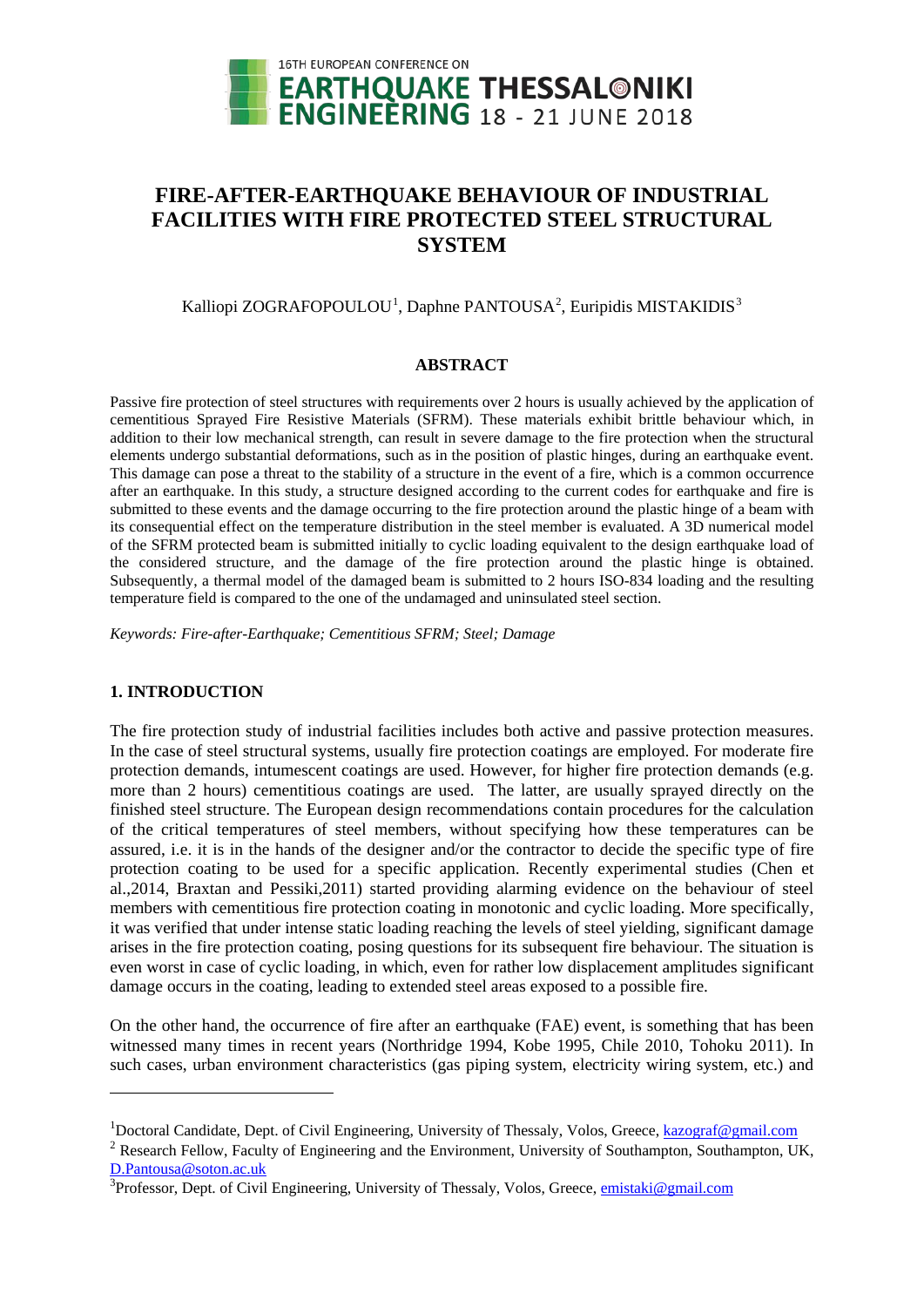post-earthquake conditions (multiple ignition points, malfunction of the active fire-protection systems, etc) were combined and the fire that followed the seismic event became the predominant cause of damage, disruption of building use and occupation, injuries, and loss of human life. Research work on the behaviour of steel frames under FAE loading is limited but provides strong evidence that fire resistance is reduced when the steel frame has already experienced seismically induced damage in structural members (Keller, 2012, Faggiano and Mazzolani, 2011, Memari et al., 2014, Pantousa and Mistakidis, 2015). When critical or industrial facilities are affected, the consequence of these fires may also have a significant environmental impact. Note that such facilities are those requiring increased fire protection times, and in which cementitious fire protection coatings are most commonly used. Therefore, a possible damage to the fire protection coating due to the hysteretic behaviour in critical energy dissipation areas of the structural system during earthquakes, creates a significant vulnerability in the case of a subsequent fire, reducing substantially the time that a structure can sustain the fire event. According to the current European design framework, engineers are not obliged to consider such phenomena, hence increasing the possibilities of catastrophic events.

The present paper tries to quantify the consequences of fire-after-earthquake events in structures in which cementitious coatings have been used for the fire protection. In the first part of the paper, a steel moment resisting frame is designed for gravity and seismic loading according to the guidelines of EN 1993-1-1 (2005) and EN 1998-1-1 (2004). The seismic behaviour of the building is assessed through dynamic transient analysis with direct integration of the equations of motion. The damage induced in steel beams is calculated using a damage index available in the literature. The second part of the study is focused on the local behaviour of sprayed cementitious fire protection coatings. To this end, experiments on fire protected steel plates are reproduced numerically, through advanced threedimensional finite element models, in order to understand the mechanisms that lead to the damage of the fire protection coating and the corresponding failure modes. Highly nonlinear phenomena are taken into account, such as cracking and crushing of the cementitious coating, delamination that develops on the steel-coating interface, etc. Then, the results yielded by the numerical tests are used in order to reproduce the behaviour of fire protected standard IPE steel beam of the moment resisting frame in bending, causing the development of plastic hinges, therefore simulating the effects of earthquake loading. Specifically, cyclic loading is introduced in order to induce damage at the beam and this loading leads to the same damage index that is defined in the first part of the study. Detailed three dimensional models employing solid finite elements are also used in this respect. The damaged models are in the sequel submitted in thermal loading, in order to study the effect of coating damage on the temperatures that develop in the steel material, under standard ISO fire (gas temperatures).

## **2. CEMENTITIOUS SPRAYED FIRE RESISTIVE MATERIALS (SFRM)**

Cementitious Sprayed Fire Resistive Materials (SFRM) are mixtures based on cement, gypsum, vermiculite and perlite which due to their low thermal conductivity are used as a fire protective coating that is sprayed directly on the surface of steel structural members. In addition to their thermal behaviour, their low weight and relatively low cost, compared to intumescent coatings, has led to their wide use in steel structures, especially in constructions of larger scale, such as industrial facilities, which require high values of fire resistance, usually over 2 hours. Their main disadvantage, however, is that, due to their particular composition, they exhibit brittle behaviour, which is accompanied by low mechanical strength. Typical values for the tensile strength of these mixtures are in the range of 0.05 MPa and for the compressive strength in the range of 0.59MPa. The interfacial bond between SFRM materials and steel is also quite low at 0.04MPa in the normal direction and 0.07MPa in the tangential one (Chen et al., 2010).

The structural performance of cementitious SFRM applied on steel plates under tensile, compressive and flexural loading, has been tested experimentally by Chen et al. (Chen et al., 2014). The test results showed that under axial tensile loading of the steel plate, interfacial cracks formed at both ends of the coating at steel strains of 0.08%-0.12%, propagating gradually towards the center of its length, until transverse cracks formed which stopped the further cracking at the interface, while getting wider as the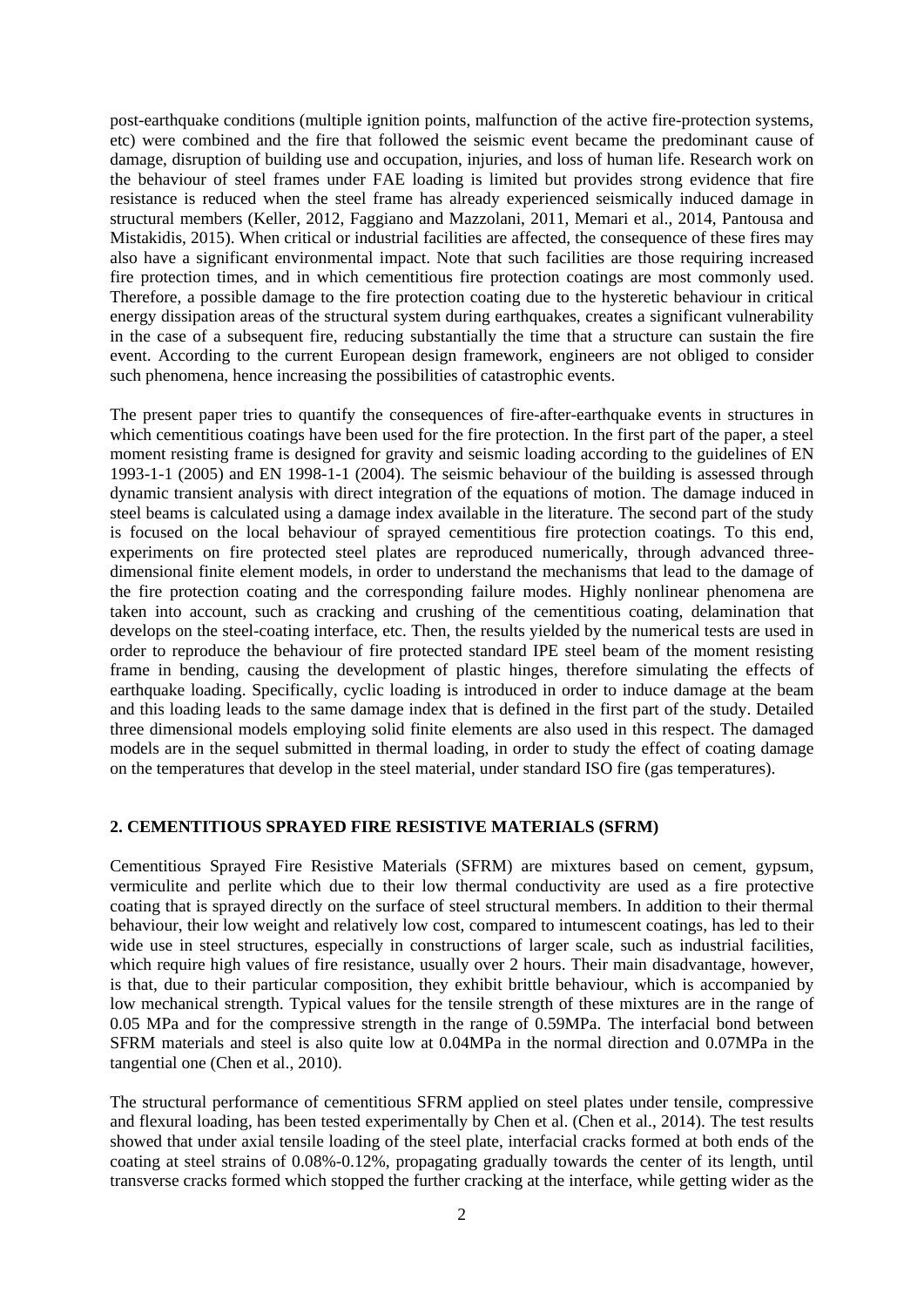tensile load increased. Under axial compressive loading of the SFRM covered steel plate, interfacial cracks formed at both ends of the SFRM coat at steel strain levels of 0.2%, propagating towards the center of the length of the specimen, which delaminated completely when the steel strain reached 0.3% without any internal damage. The same modes of failure were observed in the flexural tests of SFRM covered steel plates, on the tension and compression side respectively. On the tension side the cementitious coating, initially interfacial cracks formed at both ends, and with further loading the propagation of the interface failure was stopped by the formation of transverse cracks, dividing the coating into several segments, that remained attached to the steel plate. On the compression side, interfacial cracks, which initiated at both ends, spread towards the center, where a transverse crack developed in the small area still attached to the plate because of the large curvature of the plate. It was established that two main mechanisms govern the failure of the cementitious SFRM coatings, a) interfacial cracking and debonding of the coating from the steel plate and b) structural failure of the coating itself, due to its low mechanical resistance.

#### **3. MOMENT RESISTING FRAME UNDER EARTHQUAKE LOADING**

The study is focused on a typical steel frame of an industrial building as it is presented in Figure 1a. The loads (permanent and live) that are considered according to EN 1991-1-1(2002) for the design of the industrial building, are 15kN/m and 9 kN/m for the permanent and the live loads respectively. The seismic design of the structure is conducted according to EN 1998-1-1 (2004). For the needs of this study, the seismic action is represented through the elastic response spectrum of Type 1. The soil type is classified as B. The design ground acceleration  $\alpha_g$  is taken equal to 0.36 g. The design spectrum that is used in this study takes into account a behaviour factor q equal to 4. The selected cross-section of the structural members are illustrated in Figure 1a.

Primary results are obtained through a push-over analysis, in order to determine the capacity of the system in terms of base-shear and roof displacement, and the plastic hinge mechanism. The capacity curve of the frame is pressed in Figure 1b. Also, the plastic hinge mechanism of the structure reveals that the plastic hinges are formed at the ends of the beams and at the bases of the columns. This follows the requirements of the capacity design of the structural system.



Figure 1. a) The static pushover curve for the steel frame, b) The static pushover curve for the steel frame

Next, the frame behaviour of the frame structure is obtained, using dynamic transient analysis with direct integration of the equations of motion. The Hiber – Hughes – Taylor method is used and the time step is set equal to 0.001s. The seismic action is simulated through the accelerogram that is presented in Figure 2. The accelerogram is scaled according to EN 1998-1-1 (2004) in order to match the elastic spectrum. The numerical model is developed using the Finite Element code SAP2000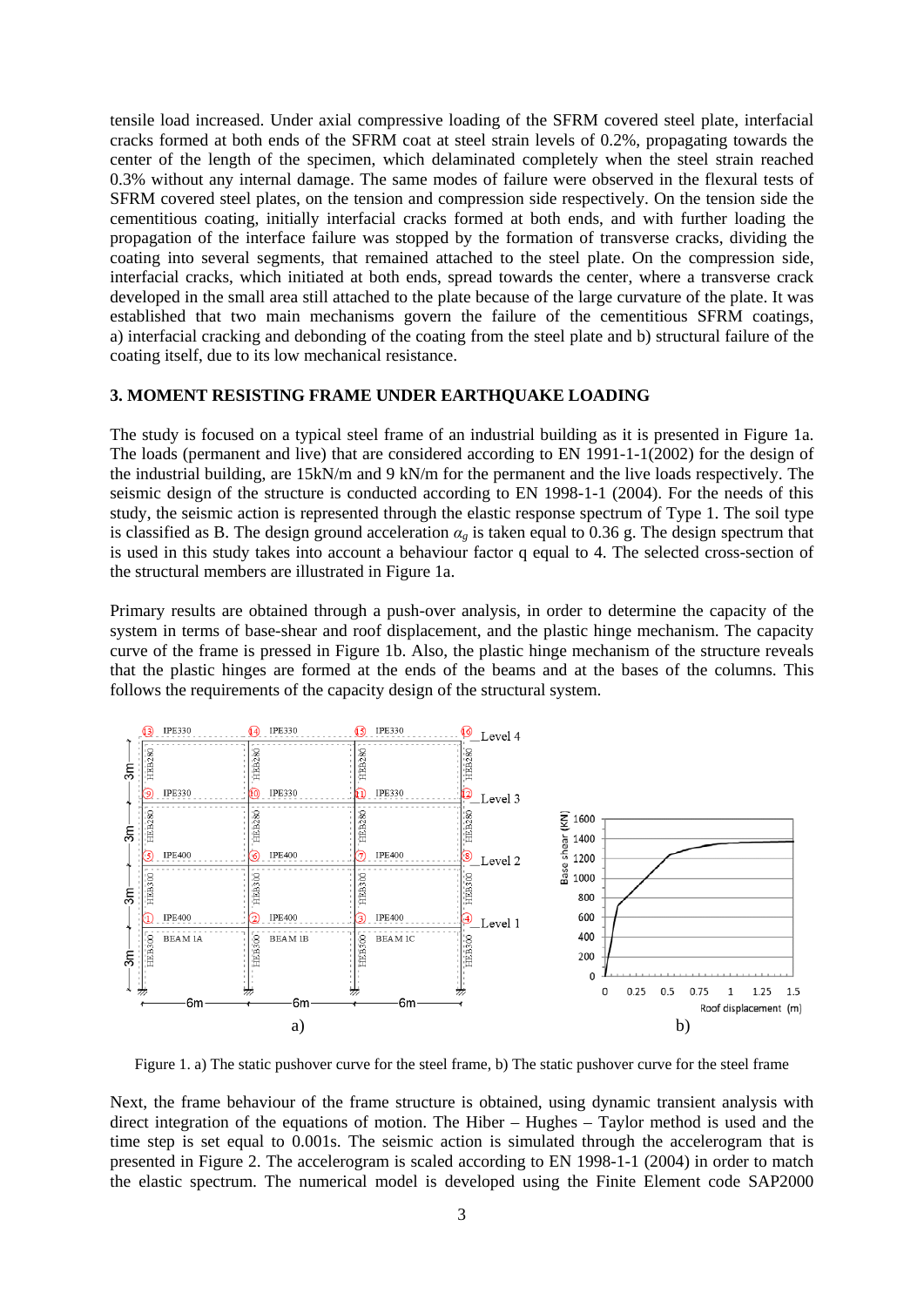(2017) and the yield stress of the structural steel is assumed to be equal to 275MPa for the beams and S325 for the columns of the frame. In order to simplify the calculations, isotropic hardening is considered. The dissipated energy of the structure during the earthquake excitation is modeled through the Rayleigh damping type.



Figure 2. The accelerogram used for the non-linear time- history analysis

The results of the analysis in terms of the moment-rotation curve of beam 1a, as it is indicated in Figure 1a are presented in Figure 3. The damage that is induced in the structural member is calculated according to the damage index that is proposed by Krawinkler (Krawinkler, 1981 , Krawinkler and Zohrei, 1983, Castiglioni and Pucinotti, 2009). This damage index is based on cumulative plastic deformation and accounts for the different weight of the plastic deformation of the various cycles. Finally, the damage index is found to be equal to 44.54.



Figure 3. The moment rotation curve for joint 1 of the steel frame

## **4. NUMERICAL ANALYSIS OF CEMENTITIOUS SFRM DAMAGE ON STEEL MEMBERS**

#### *4.1 Numerical Simulation of SFRM Coated Steel Plates Under Bending Load*

In a previous study by the authors (Zografopoulou and Mistakidis, 2017), a simulation of the failure modes of the SFRM coating during the flexural test was conducted, and the behaviour of the SFRM coating was numerically reproduced.

The numerical model consisted of a steel plate which had a layer of cementitious coating on both sides. The model was created by hexahedral solid elements both for the steel and the coating. The material behaviour of the cementitious coating was modelled using the smeared cracking approach. A crack would form perpendicular to the maximum stress plane when the stress exceeded the tension strength of the material. After the formation of a crack the stress curve follows a descending softening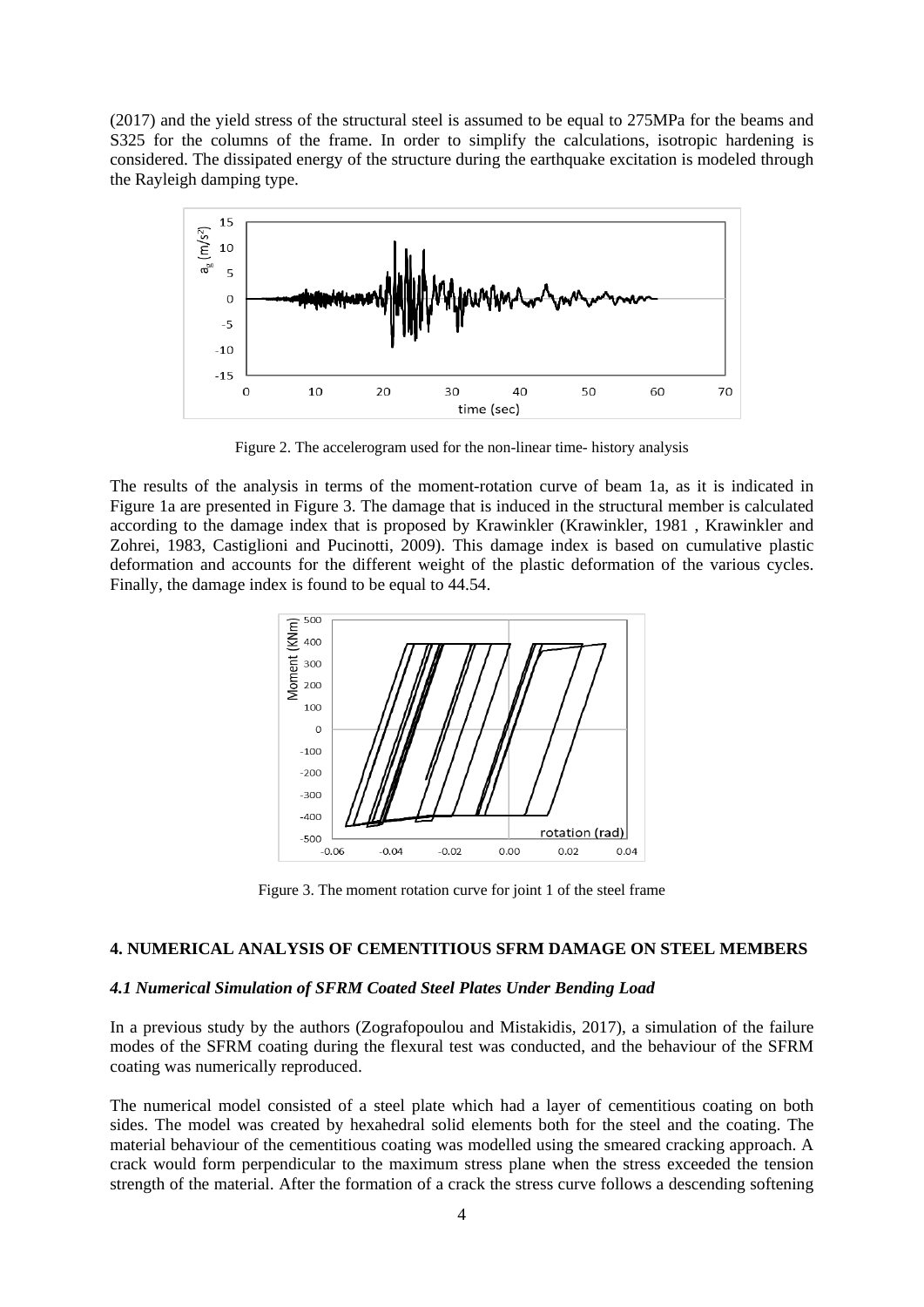branch until zero stress and after that there is no further load-carrying capacity in tension. In compression, the stress-strain curve is linear until the critical compression stress is reached, followed by a fully plastic branch. Steel was modelled with a standard linear stress-strain curve with hardening. The contact interaction between steel and SFRM coating was modelled using the Yamada-Sun stress criterion (Yamada and Sun, 1978) which has the form:

$$
A = \left(\frac{\sigma_n}{S_n}\right)^2 + \left(\frac{\sigma_t}{S_t}\right)^2 \le 1\tag{1}
$$

where,  $\sigma_n$  is the contact normal stress,  $\sigma_t$  is the tangential contact stress,  $S_n$  is the normal bonding strength,  $S_t$  is the shear bonding strength.

The two materials are initially in glue contact, with displacement constraints in all directions. When *A*=1, the displacement constraints are released, and the two contact bodies can develop relative displacements. The simulation results were similar to the test observations. The cementitious coating on the compression side started cracking at the interface on both ends, then the interface delamination propagated towards the center where the coating finally cracked due to the curvature of the underline steel plate. On the tension side, delamination initiated at both ends, but did not extend much further towards the center, as a result of the formation of multiple transverse cracks along the length of the coating. With further loading, the cracked areas got deeper and wider, but the coating segments remained attached to the steel plate until the end of the simulation. A comparison of the simulation failure modes with the test results is presented in Figure 4.



Figure 4. Simulation results and test result comparison on the failure modes of cementitious SFRM coated steel plates under flexural loading

#### *4.2 Numerical Simulation of SFRM Coated Steel Beam Under Cyclic Rotation*

In order to study the SFRM damage on a steel structural member under seismic load, the method that was used in the simulation of the flexural test of the SFRM coated steel plate is applied in the modelling of a 6.00 m, IPE 400 steel beam with 25mm cementitious SFRM coating along the cross section perimeter. The beam (Figure 5), which is part of the steel frame, is subjected to cyclic loading (Figure 6) that is applied as imposed rotation on the beam ends, simulating the deformation that would be caused by an earthquake load. The cyclic rotation is applied until a similar value of the damage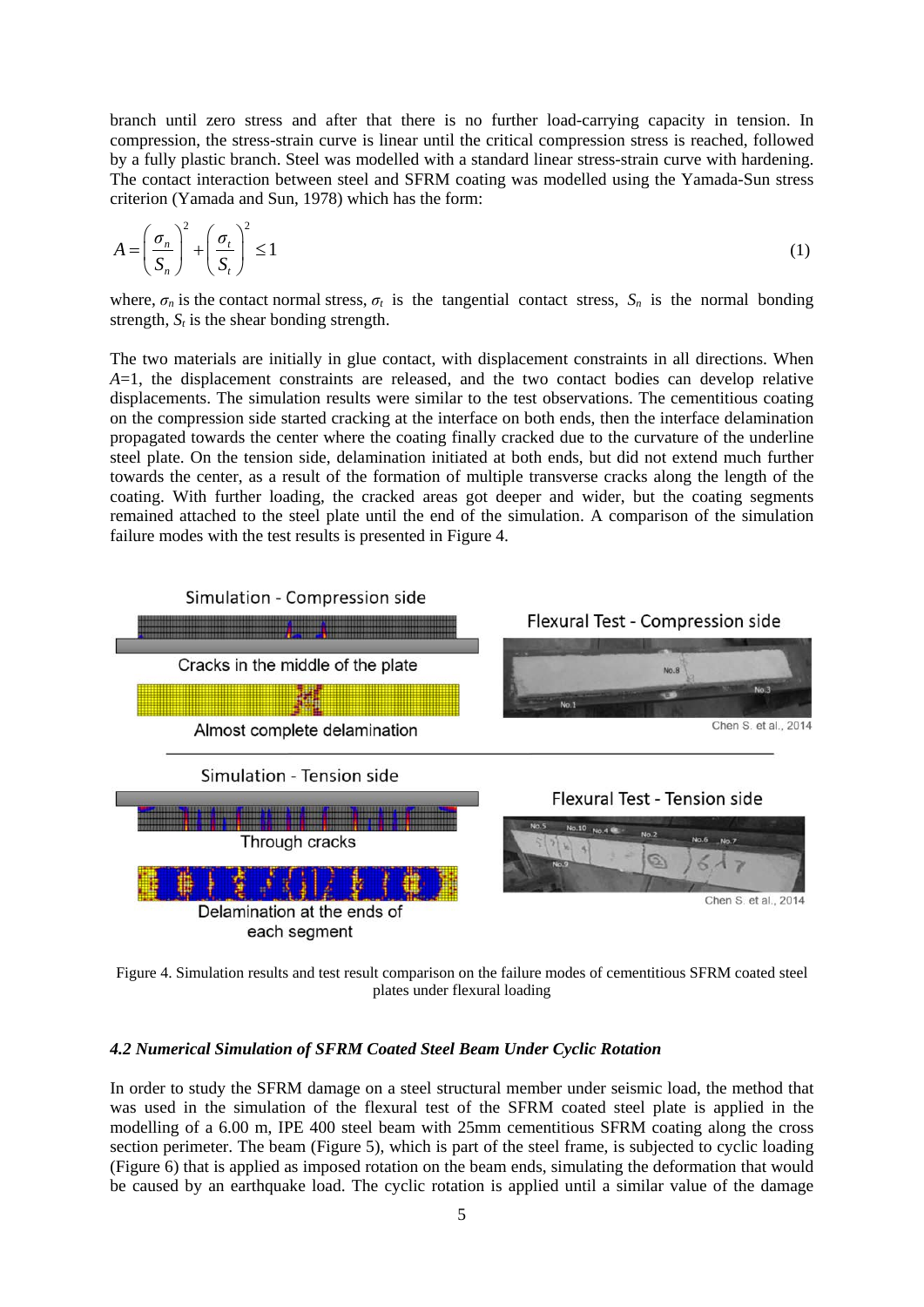index, which was calculated for the same joint in the moment resisting frame subjected to the earthquake excitation, is reached.

The beam and the SFRM coating are simulated by eight-node, isoparametric, arbitrary, hexahedral solid elements. Only a quarter of the beam is simulated, taking into account the symmetry conditions along the xz-plane, and the antisymetric deformation of the beam along the x-axis. The imposed rotation is applied on the beam's end and the necessary boundary conditions are applied on the symmetry plane and at midspan. The material properties of the model are presented in Table 1. The rotation is applied in 3 full cycles with increasing magnitude at the levels of 10, 20 and 30 mrad. Steel is modelled using an elastic-plastic material behaviour. The cementitious SFRM coating is simulated by a smeared crack model. In tension the material develops a crack when the critical tension strength is reached, followed by a tension softening branch until zero stress. When the loading is reversed, the crack closes and is assumed that it has full compressive stress-carrying capability, but with a reduced shear modulus. The interface interaction is modelled using the Yamada-Sun stress criterion given in equation 1. The analysis is contacted using the non-linear structural analysis software MSC-MARC (MSC-MARC, 2014) and takes into account the nonlinearity of the materials and the contact interaction between the two contact bodies. The main goal is to study the failure modes of the cementitious SFRM coating at the position of the plastic hinge.



Figure 5. Structural model and cross section



Figure 6. Moment - Rotation curve applied on IPE400 beam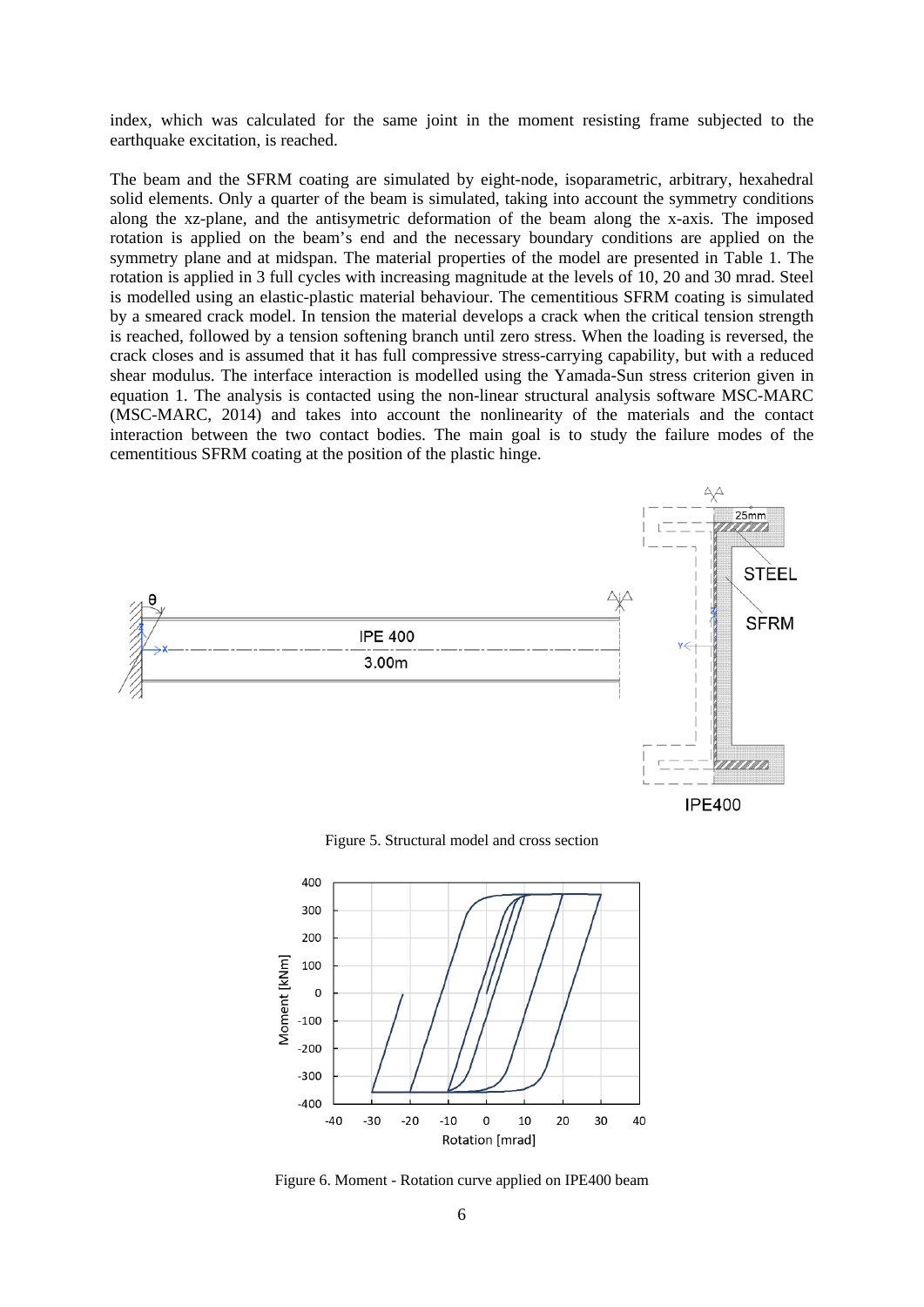| <b>Steel</b>                                                                                                        |           |          |         |            |          |      |  |  |
|---------------------------------------------------------------------------------------------------------------------|-----------|----------|---------|------------|----------|------|--|--|
|                                                                                                                     | 210 GPa   | 0.3      | 0 MPa   | 275 MPa    |          |      |  |  |
| <b>Cementitious</b>                                                                                                 | E         |          | $E_{s}$ |            |          |      |  |  |
| coating                                                                                                             | 40.33 MPa |          | 5 MPa   | $0.05$ MPa | 0.59 MPa | 0.05 |  |  |
| <b>Interface</b>                                                                                                    |           |          |         |            |          |      |  |  |
|                                                                                                                     |           | 0.04 MPa |         | 0.07 MPa   |          |      |  |  |
| E=Elastic modulus, v=Poisson's ratio, $E_p$ =Hardening slope, $f_y$ =Yield stress, E <sub>s</sub> =Softening slope, |           |          |         |            |          |      |  |  |
| $f_i$ =Ultimate tensile stress, $f_c$ =Ultimate compressive stress, $\beta$ =Shear retention factor,                |           |          |         |            |          |      |  |  |
| $S_n$ =Normal bonding strength, $S_n$ =Shear bonding strength                                                       |           |          |         |            |          |      |  |  |

Table 1. Material mechanical properties at normal temperature.

## *Interface failure*

The first failure mode that occurs during the structural analysis is at the interface between the two materials. Delamination develops at the initial steps of the imposed rotation, which initiates at the flanges and mainly on the compression side of each flange. As the rotation increases, delamination spreads on the compression side of both flanges. At a rotation of 1mrad delamination starts developing on the web near the support and gradually spreads towards the midspan of the beam. The part of the beam that exhibits the lowest rate of delamination is the tension side of both flanges. At the end of the first half cycle (rotation = 10mrad) only a small part of the coating at the web near the middle of the beam remains glued to the steel section. At a rotation of 20 mrad, almost all the coating has delaminated from the beam. The delamination pattern at various levels of imposed rotation is displayed in Figure 7.



Figure 7. Evolution of interface failure against imposed rotation

#### *Structural damage of the SFRM coating*

A quantity that can act as an indicator of the damage the SFRM coating has sustained at the position of the plastic hinge is the cracking strain that has developed in the elements. It is assumed that after the stress – strain curve has reached the end of the softening branch (cracking strain  $= 0.01$ ) the element has sustained considerable cracking and at that point its fire protection properties are compromised. The evolution of the cracking strain in the cementitious SFRM coating is given in Figure 8 for the peak values of imposed rotation at each loading cycle (-10,-20,-30 mrad) and at yield rotation of -7.3mrad. It can be observed that as the imposed rotation increases, the area of the damaged SFRM coating extends further and affects the flanges and part of the web. The area that is more affected is the SFRM around the flange in tension (upper flange). The material on the compression flange has, also, regions with cracking strain >0.01, because of the tension that develops perpendicular to the compression direction. At yield rotation, only a small area near the end cross section in tension has sustained considerable cracking strain.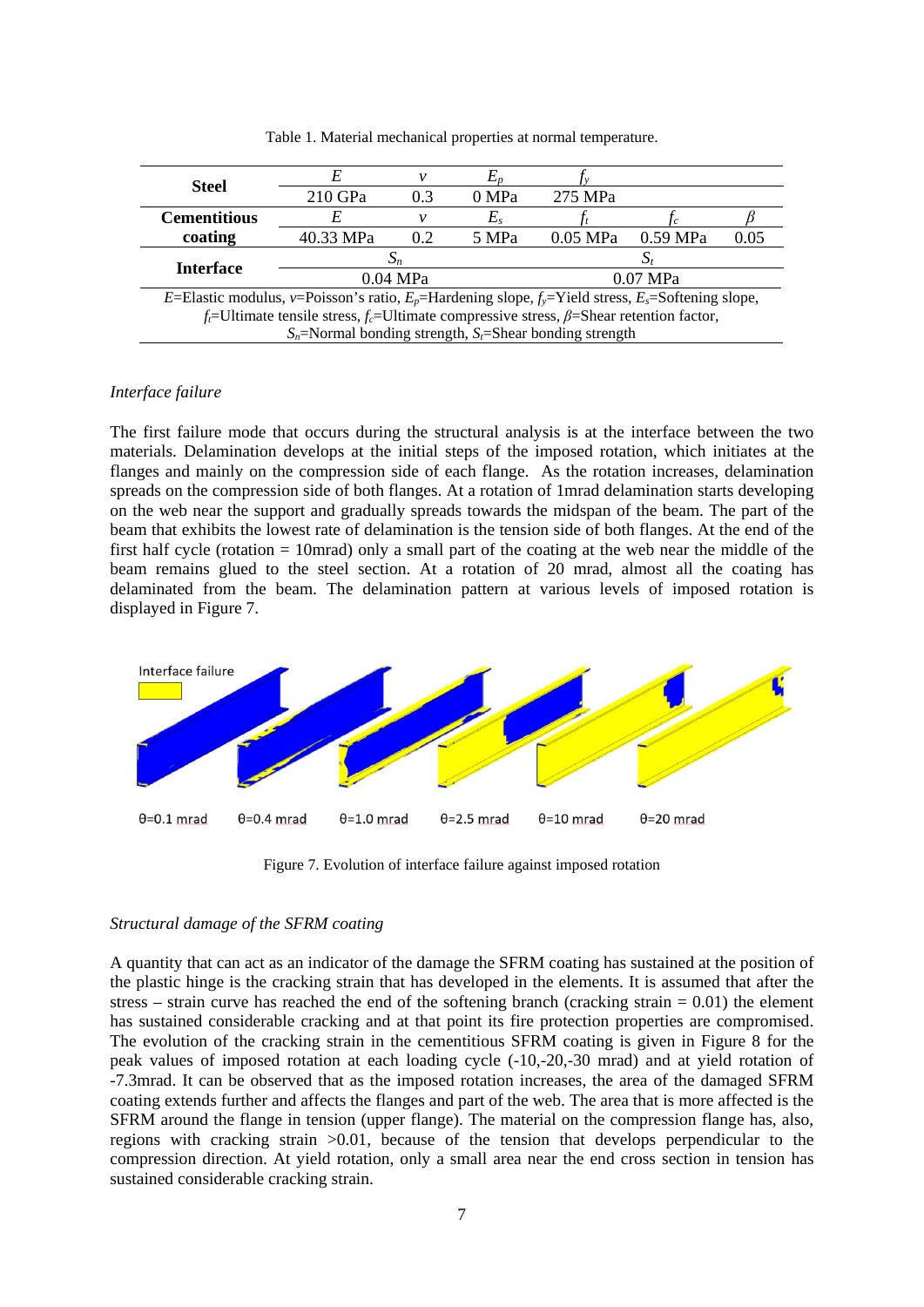

Figure 8. Evolution of SFRM coating damage (cracking strain) against imposed rotation

### **5. THERMAL NUMERICAL ANALYSIS OF STEEL BEAM WITH SFRM COATING**

#### *5.1 Thermal Numerical Model*

The second stage of the study is the thermal analysis of the steel beam with the damaged SFRM coating at the position of the plastic hinge and the evaluation of the temperature distribution along the beam, under a 2-hours ISO-834 thermal load. The damage considered in the SFRM coating is caused by a -30mrad rotation, which is the peak value in the last half cycle. At this point, all the SFRM elements that have sustained an average cracking strain >0.01 are considered to have their fire protection capability compromised and are removed from the numerical model, leaving some parts of the steel cross section at the area of the plastic hinge completely or partially exposed to the thermal load. For reference, a steel beam with intact SFRM coating and also a beam without any fire protection are simulated.

The thermal model consists of the IPE400 steel beam with or without the SFRM coating, enclosed between three heat emitting surfaces (Figure 9) that simulate the surrounding air, subjected to the ISO-834 temperature-time history.



Figure 9. a) Model of the beam with partially damaged SFRM coating at the area of the plastic hinge, b) Thermal model and boundary conditions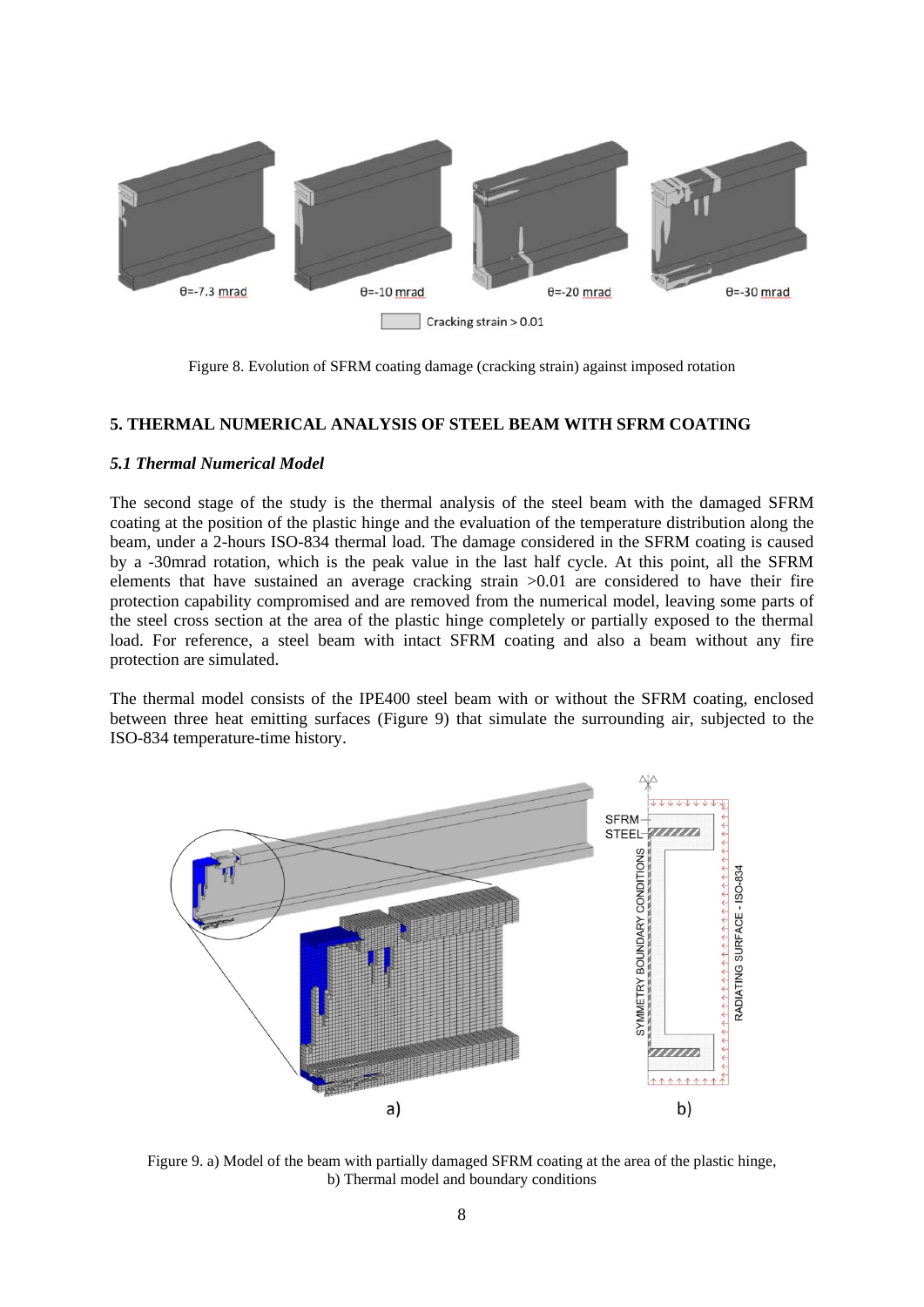Heat is transferred from the source to the beam trough convection and radiation. Natural convection is modelled by a surface film applied on the corresponding exposed SFRM coating or exposed steel opposite the radiating areas, using a heat transfer coefficient for air, of  $25 \text{ W/m}^2$ . <sup>o</sup>K. Radiation is modeled between the source radiating surface (emissivity=1) and the target, taking into account the corresponding view factors for every individual element. In the case where the SFRM coating is present, the heat is transferred through conduction from the heated exterior insulation to the steel section. At the interface, the two materials are considered to have the same temperature. Adiabatic boundary conditions are applied at the end cross section, the beam's support, at the midspan of the beam and at the symmetry xz plane. The guidelines of EC3, Part 1-2 (EN 1993-1-2, 2005) were adopted for the thermal properties of steel in elevated temperatures. Regarding the cementitious SFRM coating, the thermal properties are given in Table 2.

|  |  | Table 2. SFRM thermal properties. |  |
|--|--|-----------------------------------|--|
|  |  |                                   |  |

| <b>Temperature</b> $[^{\circ}C]$    |        |        |        |        |        |                                                     |        |        |        |        |
|-------------------------------------|--------|--------|--------|--------|--------|-----------------------------------------------------|--------|--------|--------|--------|
| 25                                  | 50     | 100    | 200    | 300    | 400    | 500                                                 | 600    | 800    | 1000   | 1200   |
| Thermal Conductivity [W/(m·K)]      |        |        |        |        |        |                                                     |        |        |        |        |
| 0.0534                              | 0.0745 | 0.0921 | 0.0895 | 0.1057 | 0.1362 | 0.1689                                              | 0.2156 | 0.2763 | 0.3708 | 0.4081 |
| Specific Heat Capacity $[J/(kg·K)]$ |        |        |        |        |        |                                                     |        |        |        |        |
| 801.6                               | 868.4  | 708.4  | 925.4  | 1084.7 | 1147.5 | 1255.3                                              | 1299.1 | 1369.6 | 1411.3 | 1461.3 |
| Emissivity                          |        |        |        |        |        | Density $\left[\frac{\text{kg}}{\text{m}^3}\right]$ |        |        |        |        |
| 0.85                                |        |        |        |        | 313.7  |                                                     |        |        |        |        |

## *5.2 Thermal Analysis Results*

The temperature evolution under the 2-hours ISO-834 thermal loading and the temperature distribution along the length of the steel beam are presented in Figures 10 and 12. The maximum local temperature time history for the damaged, undamaged and unprotected steel beam are given in Figure 11, where it is shown that the temporal temperature evolution is much slower for the protected beam than for the damaged and the unprotected ones. The partial absence of fire protection leads to a temperature rise that is quite similar to the completely unprotected beam. According to ASTM E119 (1998), the single point maximum temperature failure criterion for steel beams is 704°C above initial conditions. This local temperature is reached for the protected beam in 90 mins, while for the unprotected beam in 18 mins and for the partially damaged beam in 24 mins.

The temperature distribution for the undamaged and the unprotected beams is constant along the length of the beam over the 2-hours, with a slight difference between the web and the flanges. However, in the case of the partially damaged SFRM coating, the temperature distribution is uneven. The temperature is higher in the area of the missing protection and gradually decreases until it becomes even at a distance of about 0.50m – 0.75m. In most cases, as it can be seen in Fig. 10, the temperature decreases rapidly in a small segment of the beam (of about 0.25m) and can reach differences of 573°C in a distance of 0.60 m. This segment is located at the boundary of the missing fire protection, where a part of the steel beam is directly subjected to the thermal load and the subsequent part is covered by the fire protection.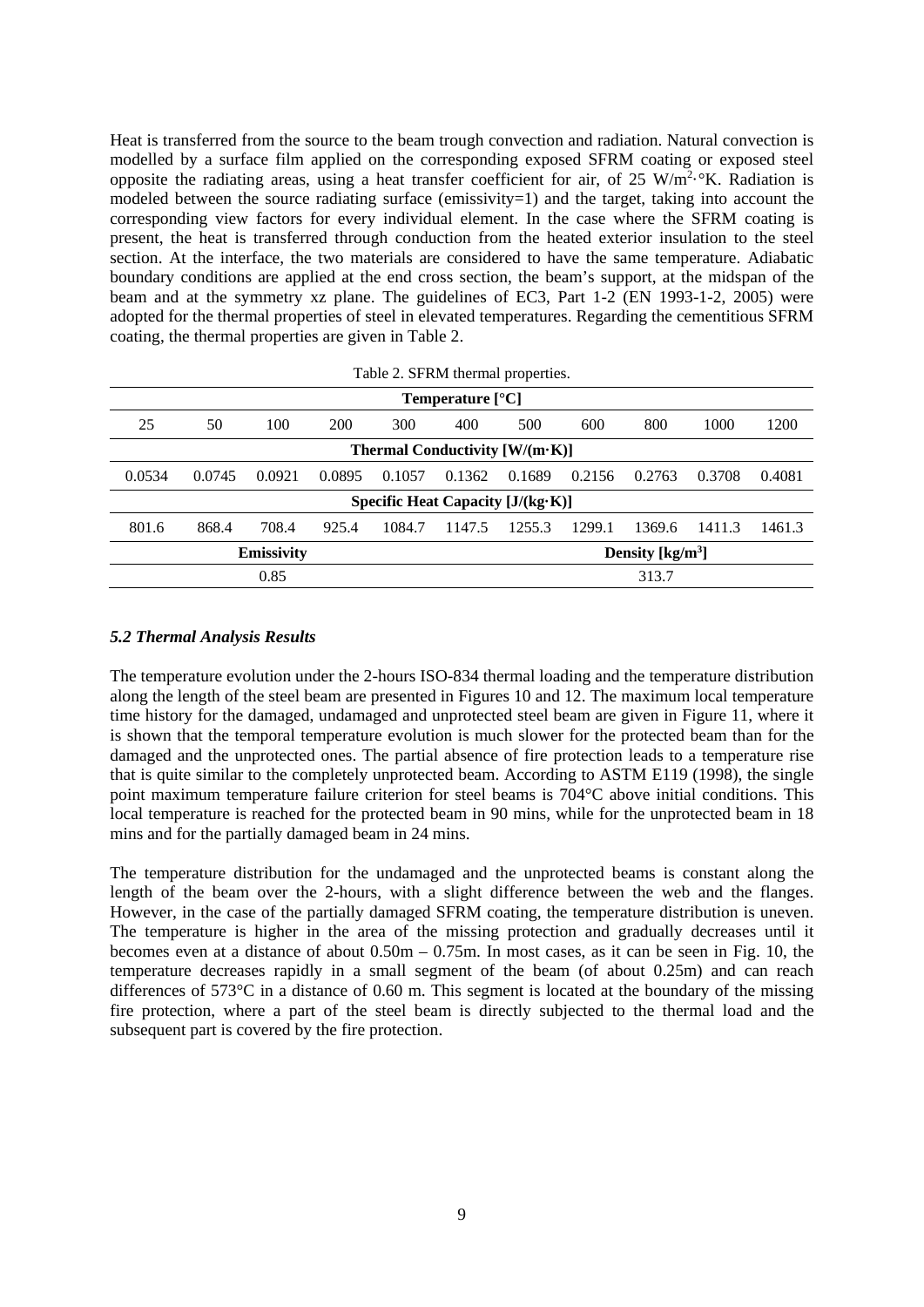

Figure 10. Temperature distribution along the length of the steel beam with the partially damaged SFRM coating



Figure 11. Maximum temperature-time history for the protected, unprotected and partially damaged beam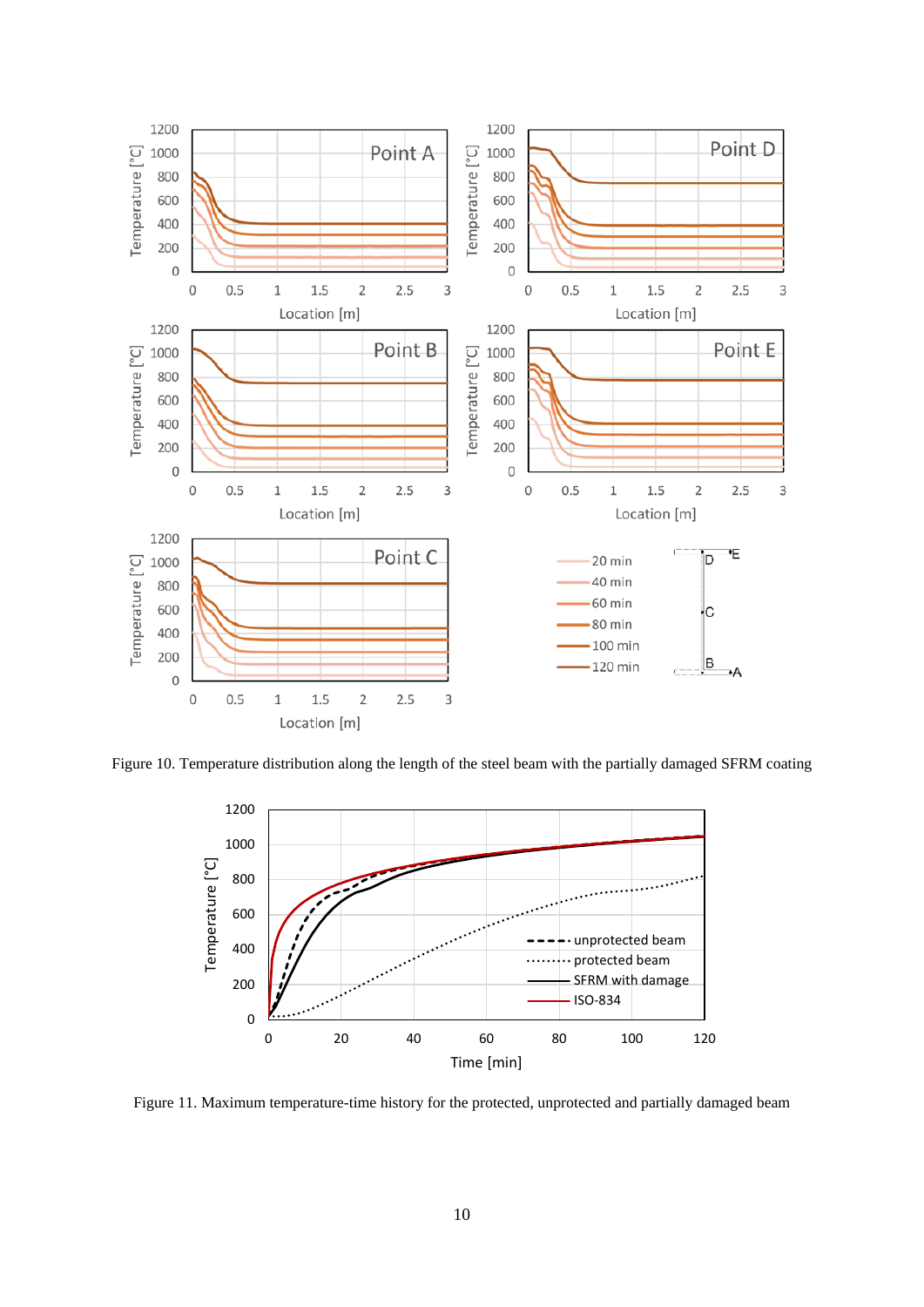

Figure 12. Temperature distribution along the length of the steel beam with the partially damaged SFRM coating.

## **6. CONCLUSIONS**

Cementitious SFRM coatings, which are widely used for the fire protection of steel structures, due to their low strength can sustain significant damage when the structure is subjected to earthquake loading. The damage of the coating, which consists of both failure of the interface and mechanical failure in the mass of the material, will occur at any position of high deformations, such as the plastic hinges that form in the steel frame. This damage will render the fire protective coating ineffective when the structure is subjected to thermal loads, a common situation in industrial facilities after an earthquake. The partial or complete lack of fire protection will lead to much faster temperature rise in the steel elements and will also cause large temperature differences in the areas close to the position of the missing coating. Uneven temperature distribution can pose a threat for the local and overall stability of the structure, in addition to the degradation of the mechanical strength of steel at elevated temperatures. The current design guidelines do not require damage of fire protection to be taken into account during the design process, but nonetheless, it is an issue that the designer needs to be aware of, during the design, evaluation and retrofitting of steel structures and especially in critical buildings during earthquake events.

#### **7. ACKNOWLEDGMENTS**

This study has been funded by the Greek State Scholarship Foundation (IKY) under the action "Scholarship program for post graduate doctoral studies" of the Operational Program "Human Resource Development, Education and Lifelong Learning", 2014-2020 with the co-funding of the European Social Fund (ESF) and the Greek State.

#### **8. REFERENCES**

ASTM-119-98, (1998) Standard Test Methods for Fire Tests of Building Construction and Materials, American Society for Testing and Materials, Philadelphia

Braxtan, N. L., and Pessiki, S. P. (2011). Postearthquake Fire Performance of Sprayed Fire-Resistive Material on Steel Moment Frames. *Journal of Structural Engineering*, 137(9), 946–953.